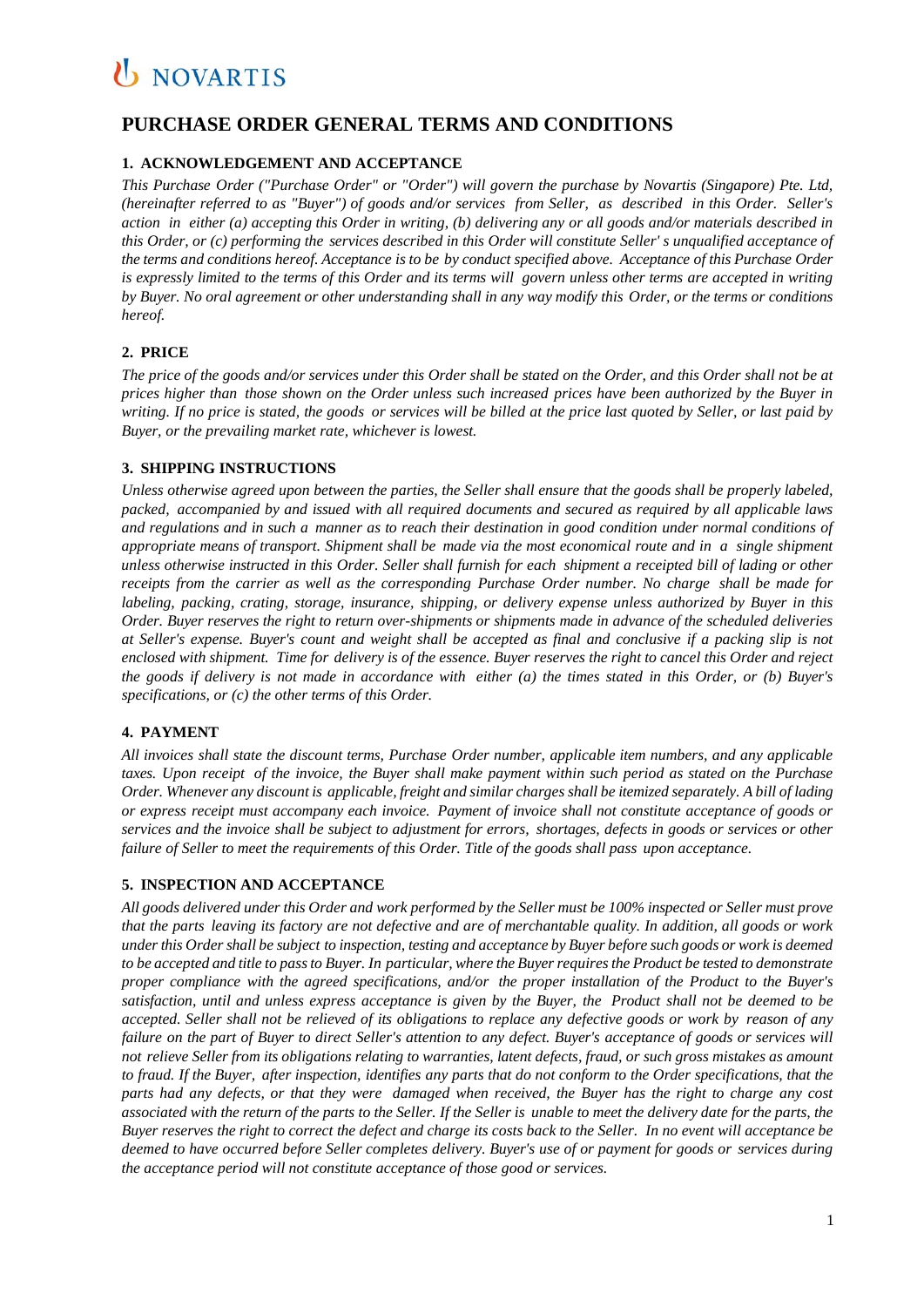### **6. ASSIGNMENT**

Seller shall not assign this Order or any rights under this Order or any monies due or to become due under this Order without the earlier written consent of Buyer, and no attempted assignment by Seller shall be binding on Buyer *without Buyer's prior written consent. Seller shall require that no assignee reveal any information concerning this Order, except to those persons necessarily concerned with the transaction. Payments to an assignee of any claim* arising under this Order shall be subject to reduction or set-off for any present or future claim or claims, which *Buyer may have against Seller. Seller is not entitled to sublicense or subcontract any of its obligations under this Agreement without the prior written consent of Buyer. In the event that Buyergrants any such approval: (a) the Seller will nonetheless remain fully liable for the performance of its obligations hereunder; and (b) the Seller will be exclusively responsible for all costs associated with any such sublicense or subcontract arrangement.*

### **7. WARRANTY**

### *The Seller represents and warrants that:*

*(a) it has full capacity and authority and all necessary consents (including where its procedures so require, the* consent of its parent company) to enter into and perform its obligations under the Order and that the Order is *executed by a duly authorized representative of the Seller;*

*(b) no claim is being asserted and no litigation, arbitration or administrative proceeding is presently in progress* or, to the best of its knowledge and belief, pending or threatened against it or any of its assets which will or might *have an adverse effect of its ability to perform its obligations under this Order;*

(c) it is not subject to any contractual obligation, compliance with which is likely to have an adverse effect of its *ability to perform it obligations under this Order;*

(d) all material or services delivered under this Order will conform to the design and specifications and to drawings, samples or other descriptions referred to in this Order, will conform strictly to the requirements of this Order; will *be free from defects and unreasonable hazards in design, material, and workmanship; are of satisfactory quality;* are suitable for Buyer's intended uses and purposes to the extent such uses and purposes are known or reasonably *should be known to Seller;*

*(e) the Seller and its personnel are suitably qualified, and have the necessary skills, knowledge, expertise and*  experience to carry out this Order; (f) the use or sale of the goods delivered under this Order will not infringe any patent, trademark or trade secret or any other intellectual property of any third party; and  $(g)$  that this Order will *be performed in material compliance with all applicable; laws and regulations, and Novartis policies, including, without limitation; laws and regulation relating to hazardous materials, health,safety and the environment fair labor practices, unlawful discriminations, bribery and privacy matters, Novartis Code of Conduct, Novartis Third Party Code and the Novartis Policy on Responsible Procurement which can be found at: [http://www.novartis.com/c](http://www.novartis.com/)orporate-responsibility/resources/index.shtml. Seller shall familiarize themselves with these codes, policies and guidelines.*

### **8. SERVICES, INDEPENDENT CONTRACTOR**

*Seller shall perform all obligations under this Order as an independent contractor and not an employee or* agent of the Buyer. Seller may not subcontract any parts or rights and obligations of this Order without the prior written approval of Buyer. No such approval shall relieve Seller of its obligations under this Agreement. Seller shall, at its sole expense, obtain, keep in force, and comply with, any and all permits, licenses, qualifications, and *approvals required under any applicable laws and regulations with respect to the goods and services provided hereunder and shall comply at all times with Buyer's site rules and regulations when on or in Buyer's premises.*

### **9. INDEMNIFICATION**

*Seller shall be responsible for and shall indemnify Buyer against all losses, costs, claims, expenses or damages(including legal and other professional fees and expenses) out of, incident to, or resulting in any way* from any (a) breach by Seller of any of its warranties, duties or obligations hereunder; (b) accident, injury, or damage either to person or property or from death of any persons related to use of the products or services provided under this Order or related to any act or omission of the Seller, its agents, employees, or subcontractors except to the extent that the accident, injury, damage, or death is due solely and directly to the negligence of the Buyer.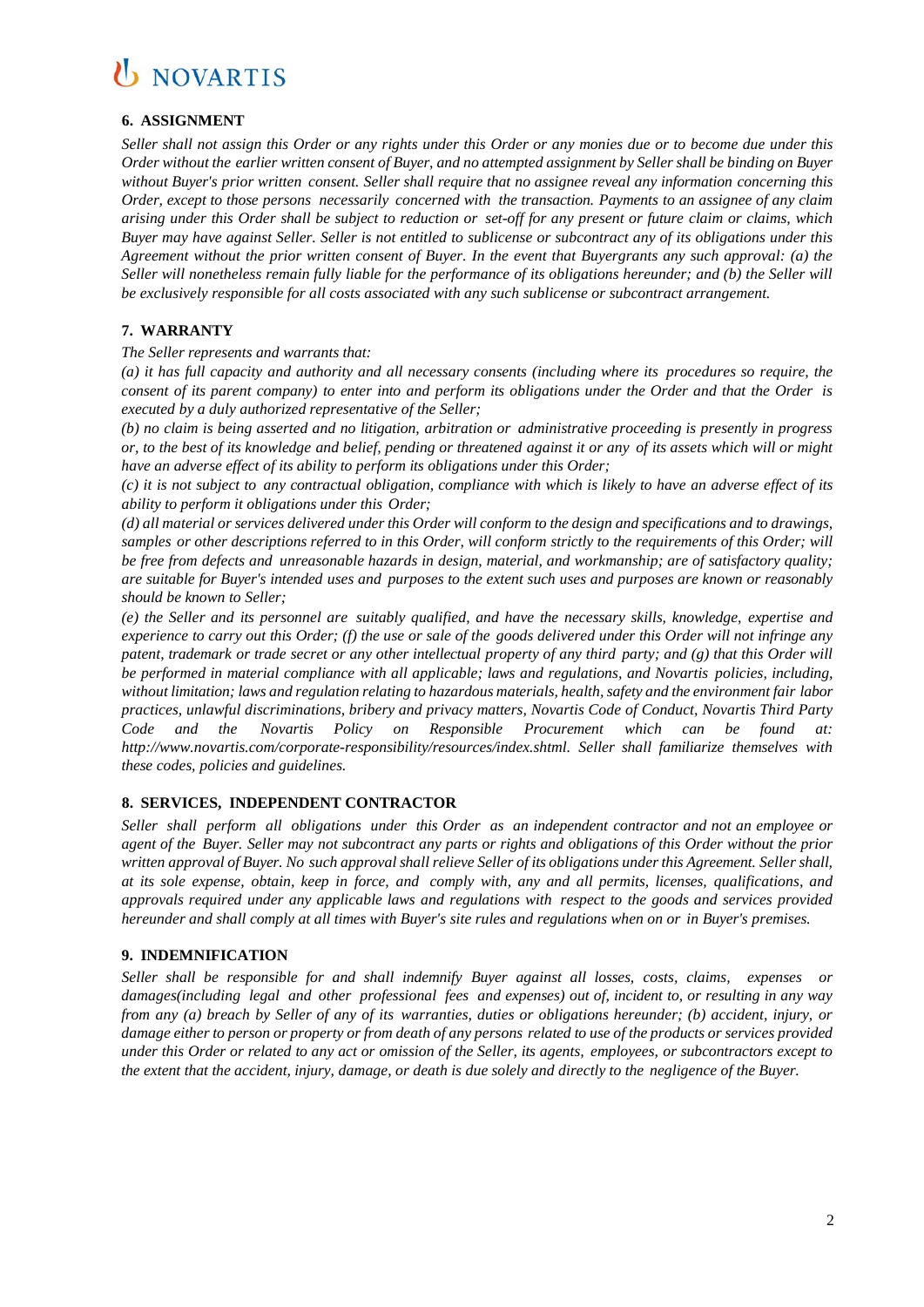### **10. INSURANCE**

*In addition to the obligationsto indemnify Buyer provided hereunder, Sellershall at all times maintain such insurance* coverage sufficient to cover its liability that may arise under this Order for commercial general liability, property *damage, personal injury, and employee liability insurance to protect Buyer from any or all the foregoing risks. Upon the request of Buyer, Seller will supply certificates satisfactory to Buyer evidencing such coverage.*

### **11. CHANGES**

Buyer shall have the right to make changes within the scope of this Order. If any change causes an increase or decrease in the price under this Order, or in the time required for performance, an equitable adjustment shall be *made and this Order shall be modified in writing accordingly. Any claim for adjustment under this provision must* be asserted within a reasonable time not to exceed seven days from the date the change is ordered and the amount of such claim must be stated in writing. Nothing, however, provided herein shall excuse the Seller from proceeding *with the Order as changed.*

*Save and except for the above, no changes or variations to the terms and conditions of this Purchase Order are acceptable. This Purchase Order is expressly limited to, and expressly made conditional on, Seller's acceptance of the terms of this order and other terms as referenced herein. If there is a written agreement between the parties ("Agreement") covering this purchase, this Purchase Order shall be subject to the terms and conditions of the Agreement.* 

### **12. FORCE MAJEURE / DELAYS**

Seller is excused from performing its obligations under this Order if, to the extent that, and for so long as: (a) its performance is prevented or delayed by an act or event (other than economic hardship, changes in market *conditions, insufficiency of funds, or unavailability of equipment and supplies) that is beyond its reasonable control* and could not have been prevented or avoided by its exercise of due diligence (a "Force Majeure Event"); and (b) Seller gives written notice to Buyer, as soon as practicable under the circumstances, of the Force Majeure Event. A force Majeure Event includes: acts of God or the public enemy, acts of civil or military authority, terrorists acts, *embargoes, epidemics, war, riots, insurrections, fires, explosions, earthquakes, floods, and labor disputes. If a Force* Majeure Event continues for more than 30 days, then Buyer may terminate this Order with no fault to Buyer for *undelivered goods or services.*

In addition, if Seller, for any reason not provided for above, fails to proceed with the performance of this Order or to make deliveries within the time specified in this Order, or if the Buyer shall have reasonable doubt as to Seller's ability to perform its obligations, Buyer in addition to its remedies at law may at its option either approve a revised *delivery schedule, appoint a different supplier or service provider (with such additional costs to be borne by Seller)* or terminate this Order or such part or parts hereof as to which there has been delay or any doubt without liability to Buyer. In the event of a delay or an anticipated delay, the Seller shall use any means possible to expedite the delivery using the fastest transportation method available at the time of shipping at the Seller's cost. If Seller fails to fulfill the full quantity of any Order for any reason not provided above, Buyer will at any time after such failure of delivery have in its sole discretion the right to terminate the Order with immediate effect or after seven (7) days of such failure, the Buyer shall have the right to apply a five percent  $(5%)$  penalty on the invoice amount outstanding *thereto for each week delayed.*

### **13. BUYER'S RIGHT TO SUSPEND PERFORMANCE**

Buyer shall have the right to require Seller at any time to suspend performance of all or part of this Order for an *indefinite period of time. In no event shall such period exceed twelve (12) consecutive calendar months. In the event* Buyer exercises said right. Seller shall cease performance of this Order, as directed by Buyer. Seller agrees to *commence performance of the suspended order within a reasonable time after receiving Buyer's notice to commence* the suspended Order. An equitable adjustment in the price and/or in the delivery dates shall be made in the event *Buyer requires a suspension of an Order under this Clause.*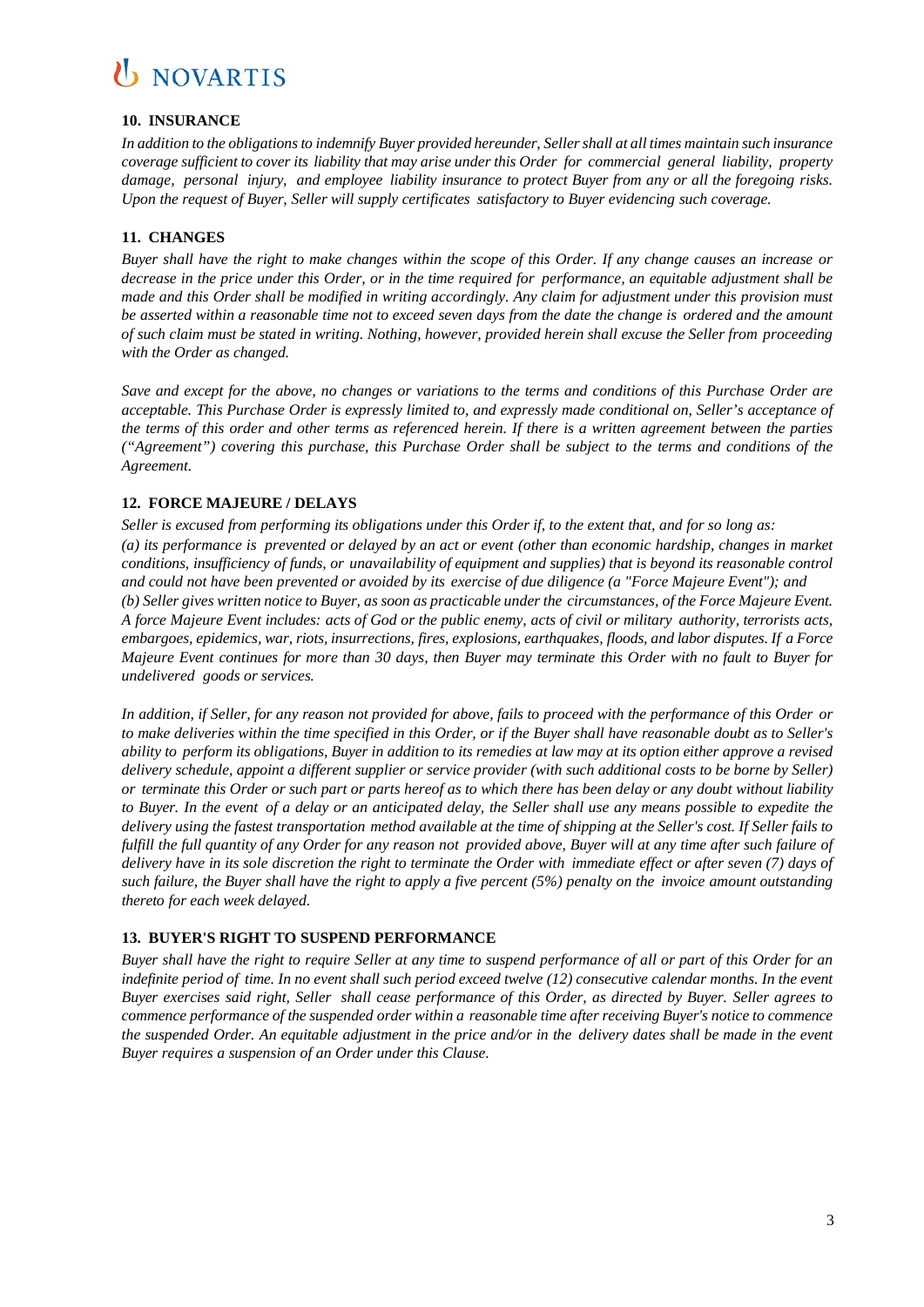### **14. TERMINATION**

(a) Without cause. Buyer may terminate this Order with immediate effect in whole or in part at any time for any reason or without cause by serving upon Seller a written notice, and will reimburse the Seller for his reasonable and necessary expenses incurred directly incident to this Order to the date of cancellation, but shall not be liable for any loss of profits on the portion thereof so cancelled. (b) With cause. Time is of the essence of this Order. If Seller fails to make delivery in accordance with the agreed delivery date or schedule, except as provided in Clause *15, or otherwise fails to observe or comply with any of the other instructions, terms, conditions, or warranties* applicable to this Order or fails to make progress so as to endanger performance of this Order or in the event of any proceeding by or against Seller in bankruptcy or insolvency or for appointment of a receiver or trustee or an assignment for the benefit of creditors, Buyer may, in addition to any other right or remedy provided by this Order or available at law or in equity, terminate all or any part of this Order with immediate effect by written notice to *Seller without liability by Buyer to Seller on account thereof*.

### **15. SEVERABILITY**

If any provision of this Order should be determined to be void, illegal or unenforceable in any jurisdiction, the *validity and effectiveness of such provision in any other jurisdiction, and the validity and effectiveness of the* remaining provisions, shall not be affected, as long (in the latter case) as the material purpose of this Order can be *determined and effectuated. In such event the parties shall, by amendment of the Order, properly replace such* provision by a reasonable new provision or provisions which, as far as legally possible, shall approximate what the *parties intended by such original provision and the purpose thereof.*

### **16. GOVERNING LAW**

This Order shall be governed, interpreted and construed in accordance with the laws of Singapore. Seller and Buyer agree that the United Nations Convention on Contracts for the International Sale of Goods of April 11, 1980 (CISG) shall not apply to this Order. Seller and Buyer agree that the courts of Singapore shall have non-exclusive *jurisdiction to settle any dispute or claim that arises out or in connection with this Order.*

### **17. DISPUTES**

(a) Buyer and Seller shall attempt to resolve any disputes arising out of or in relation to this Order by good faith discussions. In the event of the occurrence of such a dispute, either party may give written notice to the other party *requesting resolution by good faith negotiations within thirty (30) calendar days after such notice is received.* (b) If the parties are unable to resolve any dispute pursuant to Clause  $20(a)$  within the time period set forth therein. *the parties hereby agree to submit the dispute pursuant to Clause 19 to the courts of Singapore.*

### **18. TAXES**

Except as may be otherwise provided in this Order, the price shall include all applicable local taxes of any kind in effect on the Order date including but not limited to Goods and Service Tax and Seller will be responsible for all sales, revenue, income, excise, and other local taxes related to Seller's performance under this Order. Buyer may withhold from payments to Seller and pay taxes to the extent required by law including but not limited to withholding *taxes.*

### **19. INTELLECTUAL PROPERTY RIGHTS INFRINGEMENT**

*Seller agrees to indemnify Buyer and hold it harmless from and against all liability, loss, damage and expense, including reasonable counsel fees resulting from any actual or claimed trademark, patent or copyright infringement,* or any litigation based thereon, with respect to any part of the goods covered by this Order or their intended use, *and such obligation shall survive acceptance of the goods and payment therefore by the Buyer.*

### **20. THIRD PARTY RIGHTS**

Affiliates of Buyer shall have the benefit of and the right to enforce all provisions of this Order which benefit and are enforceable by Buyer and notwithstanding any term of this Order, the Seller is deemed to consent to affiliates *of the Buyer enforcing all provisions of this Order.*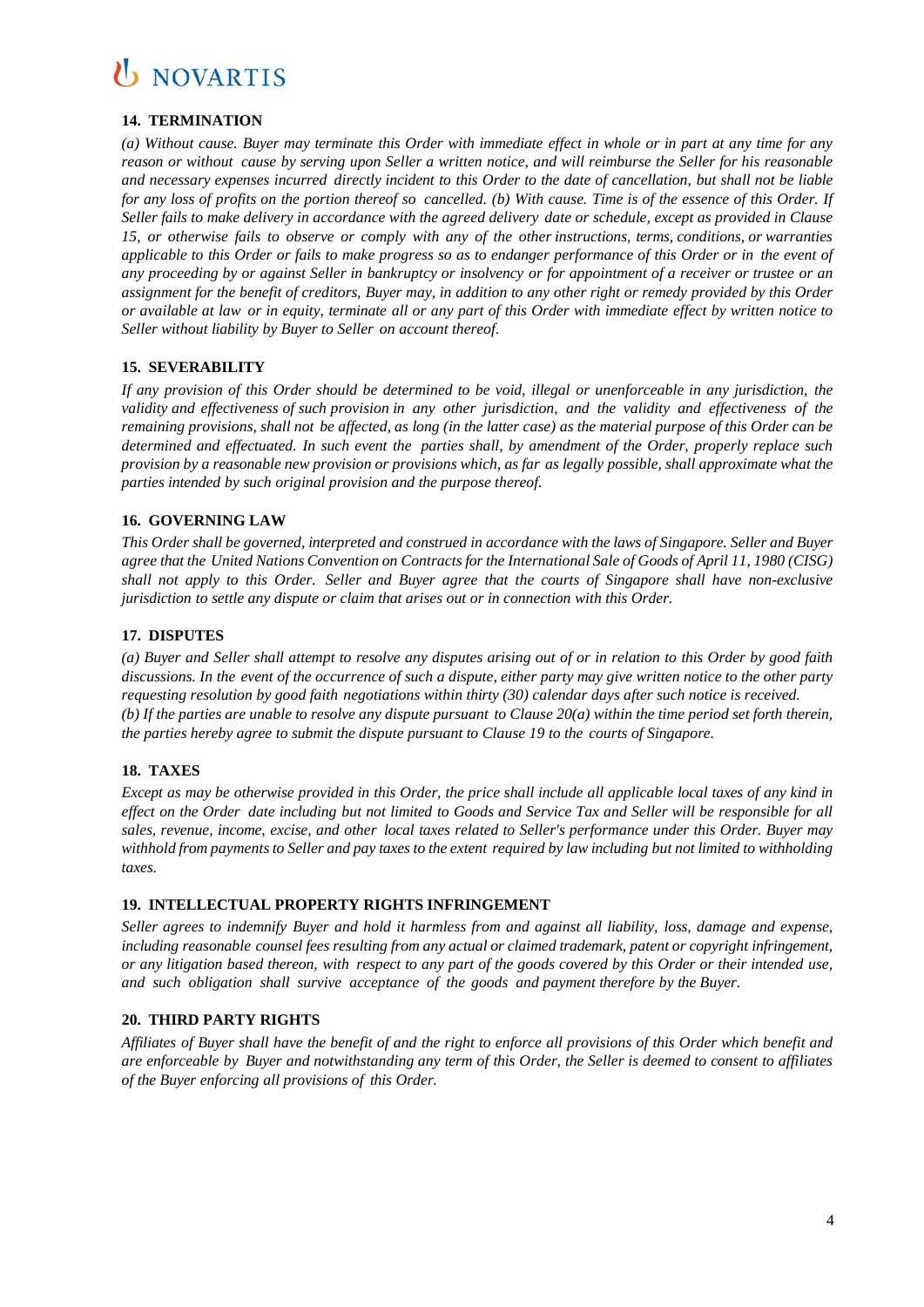### **21. CONFIDENTIALITY, USE OF BUYER'S DATA**

Seller shall hold in confidence and shall not, without Buyer's prior written consent, disclose any information, such *as without limitation, any drawings, plans, processes, protocols, data, results, specifications, confidential information, intellectual property rights, know-how, discoveries, inventions, production methods and the like (herein* referred to as " Technical Information") furnished to Seller by Buyer, or on Buyer's behalf, or perceived by Seller, its personnel, agents and/or subcontractors during the performance of this Order to any person other than personnel *of Seller directly concerned with the provision of the ordered goods and/or services and suppliers of items and*  services required by Seller in the performance of this Order. Seller shall require any of its suppliers performing *work or supplying goods under this Order to enter into a similar agreement with confidentiality and non-use obligations at least as strict as those set out in this Order. Without limiting the aforementioned, Seller shall take reasonable precautions and use best efforts against any such Technical Information being accessed by unauthorized persons and/or parties and shall not use any such Technical Information except for any purpose of* this Order. The Buyer shall retain title to all such Technical Information and Seller shall, at Buyer's request or upon completion of this Order, delete, remove or return all Technical information to Buver in a manner consistent with *applicable laws and regulations. The term Technical Information as used herein shall not include information which* is generally published or lawfully available to Seller from other sources or which was known to Seller prior to disclosure thereof to Seller by Buyer or on Buyer's behalf. Seller shall further not disclose the existence of this Order nor use nor authorize others to use, the name, symbols or marks of Buyer and/or its affiliates in any advertising or publicity material or make reference to Buyer and/or its affiliates in press releases or any other oral or written statements intended for use in the public media or make any form of representation or statement on behalf of Buyer *without Buyer's prior express written approval.*

### **22. WAIVER**

Failure of Buyer to insist upon strict performance of any terms and conditions of this Order, or to exercise any right or privilege contained in this Order, or any rights and remedies available at law or in equity, or the waiver of any breach of the terms or conditions of this Order shall not be construed as waiving any such terms, conditions, rights *or privileges, and the same shall continue and remain in force and effect as if no waiver had occurred. All rights and remedies reserved under the terms and conditions of this Order shall be cumulative and in addition to any further rights and remedies provided and available at law or equity.*

### **23. PERSONAL DATA**

*Seller shall be responsible for complying with its respective obligations under the Singapore Personal Data Protection Act applicable to the collection and / or processing of data relating to individuals ("Personal Data") pursuant to services provided under this Order. If the provision of the services requires transfer of Personal Data from Singapore to another country, a written trans-border data flow agreement complying with the appropriate laws shall be executed before the transfer of such Personal Data.*

### **24. COMPLETE AGREEMENT**

Buyer shall not be bound by any new or different terms of Seller or any other documents of Seller. No course of earlier dealings between the parties and no usage of trade shall be relevant to any of these terms. NO CHANGE. *ADDITION, OR MODIFICATION OF ANY OF THE TERMS OR CONDITIONS HEREOF SHALL BE VALID OR BINDING ON EITHER PARTY UNLESS IN WRITING SIGNED BY AN OFFICER OR DESIGNATED PURCHASING AGENT OF BUYER. The Specific Terms and Conditions shall apply in priority to the Purchase Order General Terms and Conditions herein. The terms of the Specific Terms and Conditions shall take precedence in the event of conflict between the Purchase Order General Terms and Conditions. For the avoidance of doubt, if this Purchase Order General Terms and Conditions and the Specific Terms and Conditions are issued in addition to any written agreements between the parties, then in the event of conflict between this Order and the said agreement, the terms of the said agreement shall prevail.*